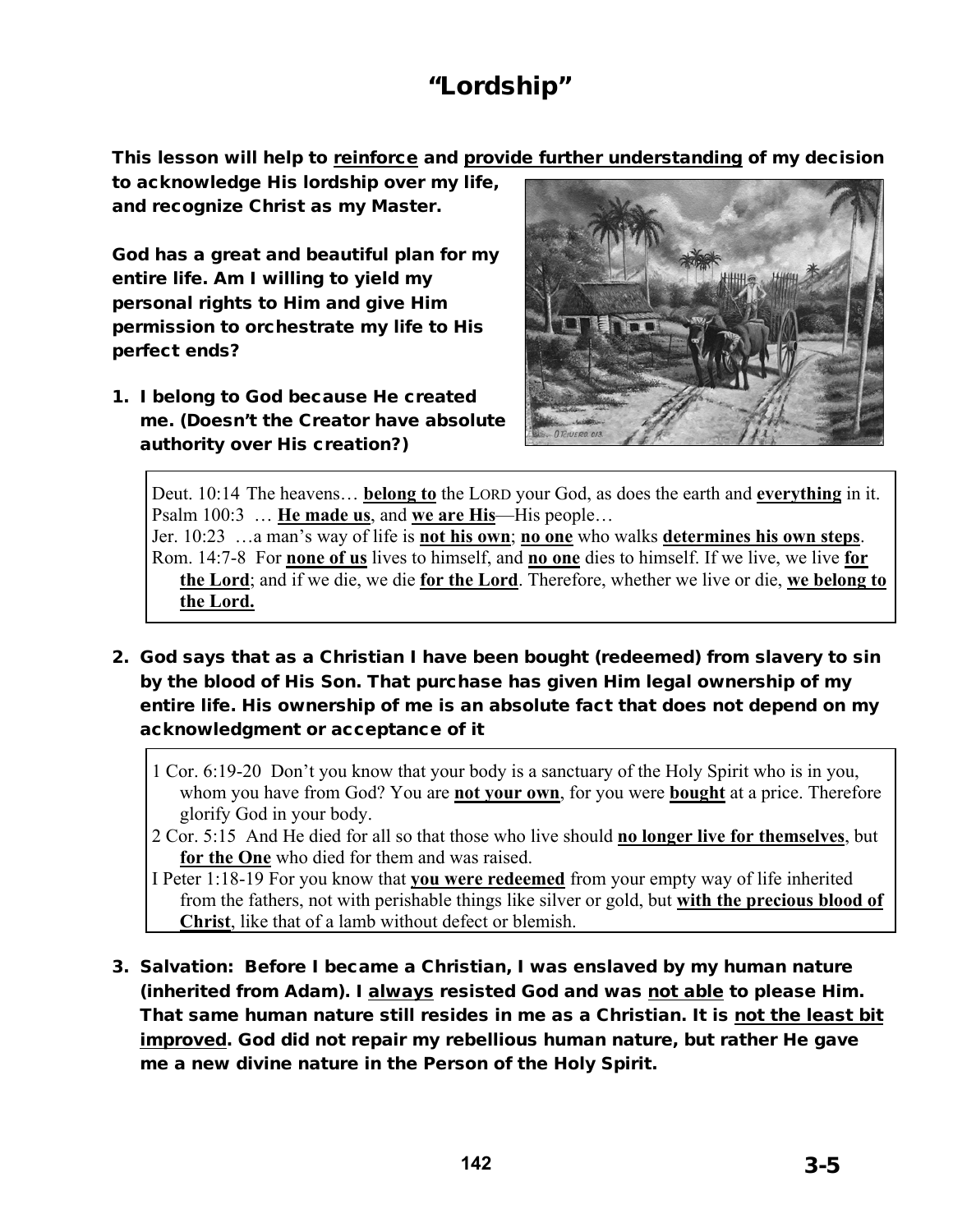Mat. 7:17-18 In the same way, every good tree produces good fruit, but **a bad tree** produces bad fruit. A good tree can't produce bad fruit; **neither can a bad tree produce good fruit**.

Gal. 3:1-3 You foolish Galatians! Who has hypnotized you, before whose eyes Jesus Christ was vividly portrayed as crucified? I only want to learn this from you: Did you receive the Spirit by the works of the law or by hearing with faith? Are you so foolish? After beginning with the Spirit, **are you now going to be made complete by the flesh?**

### Gal. 5:17 For the flesh desires what is against the Spirit, and the Spirit desires what is against the flesh; these are opposed to each other, so that you don't do what you want.

4. Salvation also speaks of a foundation, Jesus Christ, upon which the construction of my life will take place.



Lordship - The quality and duration of that construction depends on whom **I choose** as the architect and contractor. When I give the Lord permission, allowing Him to **manage** my life, **He** will build a beautiful eternal house of gold, silver and precious stones on that foundation. That house will survive The Tribunal of Christ. However, if I am unwilling to let Him manage the construction, **I** will be building a **temporary** house of wood, hay and straw which will only last for the duration of my life here on earth, and will become ashes at The Tribunal of Christ.

Daily Walk in Fellowship (Abiding) - My **"building materials**" that are available to the Holy Spirit fall into three categories:

- 1. My **"time"**
- 2. My **"energy"**
- 3. My **"possessions"** (both tangible and intangible possessions.)

The Lord has given me **free will**, which means that I have the privilege of moment by moment **allowing** Him to use those **resources** that He has granted me. But I am also free at any moment to **deny** Him use of any or all of those resources (building materials), during which time I will be using those same resources to build myself a temporary structure for this life here on earth. The Lord will not force me to let Him use my resources, even though He always has my best interest at heart.

1 Cor. 3:10-15 According to God's grace that was given to me, I have laid **a foundation** as a skilled master builder, and another **builds on it**. But **each one must be careful how he builds on it**. For no one can lay any other foundation than what has been laid down. That foundation is Jesus Christ. If anyone builds on that foundation with **gold**, **silver**, **costly stones**, **wood**, **hay**, or **straw**, each one's work will become obvious, for the day will disclose it, because it will be revealed by fire; **the fire will test the quality** of each one's work. If anyone's work that he has built survives, he will receive **a reward**. If anyone's work is burned up, it will **be lost**, **but he will be saved**; yet it will be like an escape through fire.

Psalm 127:1 Unless the Lord builds a house, its builders labor over it in vain;… Eccl. 3:14 I know that **all** God does will last **forever**;…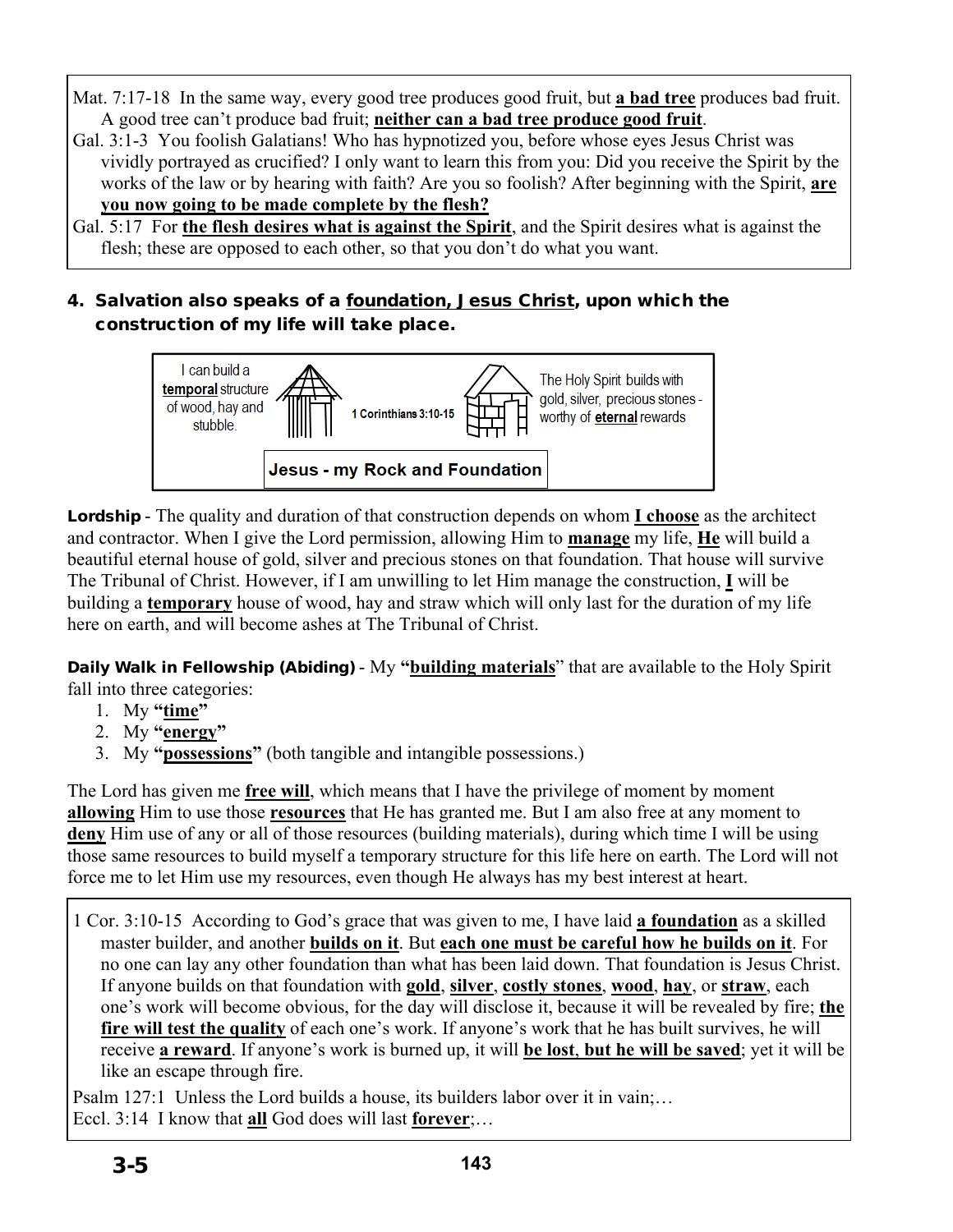# 5. I should accept a role as a "disciple" (apprentice learner), allowing the Holy Spirit "access" to every area of my being.

From infancy I began to accumulate ideas and concepts about life, my worldview. When I became a



Christian that worldview did not disappear, but rather has remained in my mind much like written material on a whiteboard. Some of those ideas and concepts are in harmony with God, others are not. Only the Holy Spirit knows what needs to be changed in my thinking. That is why I need to give the Holy Spirit "**access**" to my "mental whiteboard", my mind and be open to whatever changes **He** determines best. **Yielding up that authority** to Him speaks of "Lordship," after which the **process** of the renewing of my mind will allow me

to increasingly view life from His perspective.

**Caution:** If I intentionally (or through ignorance) am unwilling to acknowledge His authority over my mind (understanding) I will very likely adopt a perceived list of "Do's" and "Don'ts". That list would typically include what seems to be acceptable Christian behavior, based on the average spiritual expectations as modeled by older Christians I interact with. The danger is that fellowship with the Holy Spirit will be severely threatened when He speaks to me about areas of my thinking or behavior that are outside these arbitrary parameters. The result is often a recurring cycle of disobedience, frustration, repentance and brokenness. This will continue until **my will** is surrendered.

Romans 12:2 **Do not be conformed** to this age, but **be transformed** by the **renewing of your mind**, so that you may discern what is the good, pleasing, and perfect will of God.

Luke 6:40 A disciple is not above his teacher, but everyone who is fully trained **will be like** his teacher.

#### 6. The title "Lord" implies a Master – servant relationship.

Matthew 22:37-38 He said to him, "Love the Lord your God with **all your heart**, with **all your soul**, and with **all your mind**. This is the greatest and most important command." John 13:13 (*Jesus said*) "You call Me Teacher and **Lord**. This is well said, **for I am**." Luke 6:46 (*Jesus said*) "**Why** do you call Me '**Lord, Lord**,' and **don't do the things I say**?" John 14:21,23 (*Jesus said*) "The one who has My commands and keeps them is the one who loves Me…" Jesus answered, "If anyone loves Me, **he will keep My word**."

Note: Older Christians who have not yet acknowledged His Lordship tend to be threatened by the Master-servant relationship, imagining that it borders on "bondage." That is, indeed, the lie the enemy wants us to believe. As a Christian I should understand that the God-ordained Masterservant relationship is intended to be liberating.

#### 7. He is my Master, and I should view myself as His servant (slave).

Matthew 10:24-25 (*Jesus said*) "A disciple is not above his teacher, or **a slave** above his master. It is enough for a disciple to become like his teacher and **a slave** like his master…"

Matthew 20:26-28 (*Jesus said*) "… whoever wants to become great among you must be your **servant**, and whoever wants to be first among you must be your **slave**; just as the Son of Man did not come to be served, but **to serve**, and to give His life—a ransom for many." Romans 1:1 Paul, **a slave** of Christ Jesus,…

1 Cor. 7:22-23 Likewise he who is called as a free man is **Christ's slave**. You were **bought** at a price;…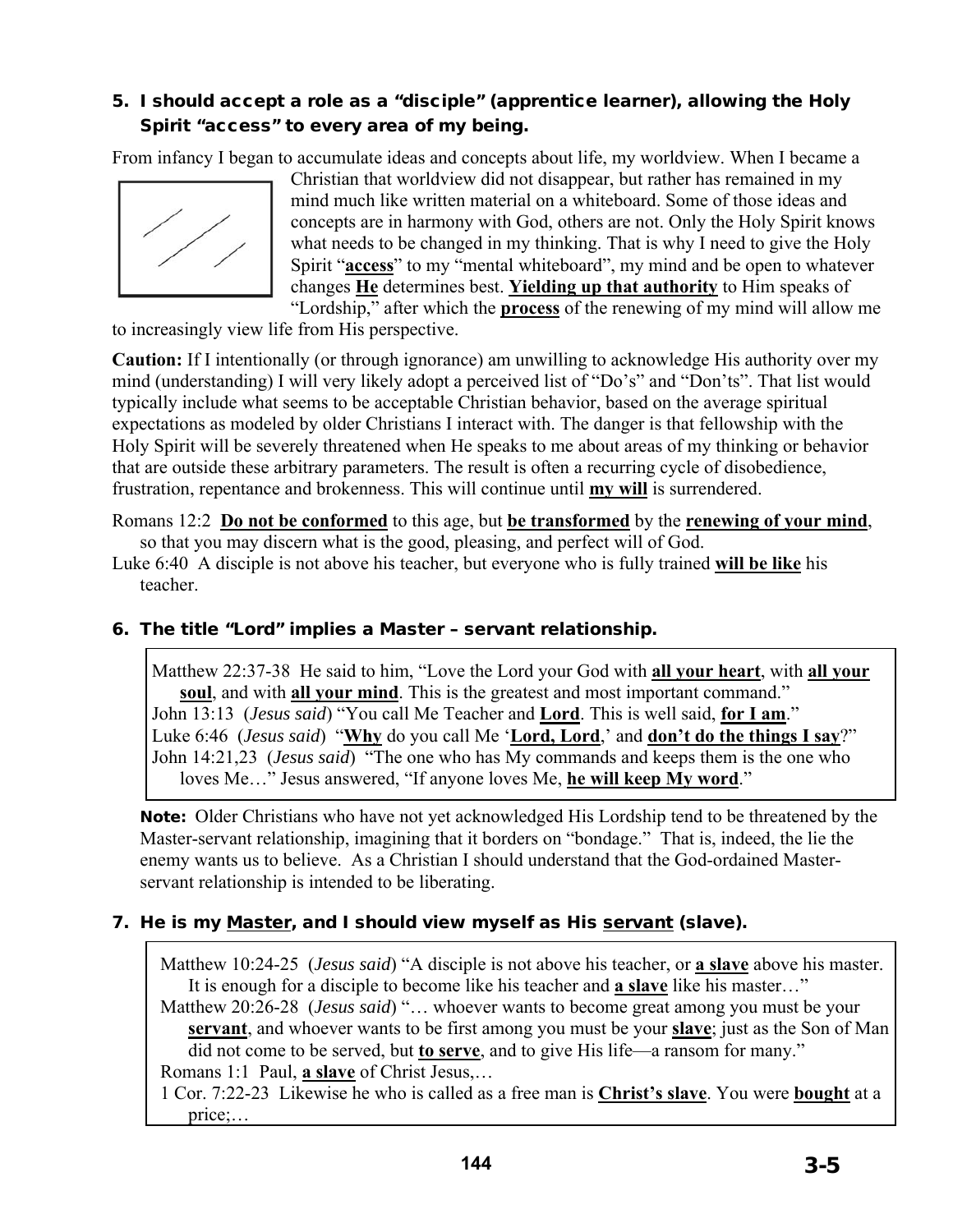- Phil. 2:5-8 **Make your own attitude** that of Christ Jesus, who, existing in the form of God, did not consider equality with God as something to be used for His own advantage. Instead He emptied Himself by assuming the form of **a slave**, taking on the likeness of men. And when He had come as a man in His external form, He **humbled Himself** by becoming **obedient** to the point of death even to death on a cross.
- 2 Tim. 2:4 No one serving as **a soldier** gets entangled in the concerns of civilian life; he seeks to please the recruiter.
- 1 Peter 2:16 As **God's slaves**, live as free people, but don't use your freedom as a way to conceal evil.

NOTE ON ROMAMS 1:1 Paul identified himself first as a servant of Christ Jesus. "Servant" *(doulos)* means slave, a person **owned by another**. Paul wore this title gladly (Gal. 1:10; Titus 1:1), reveling in the Old Testament picture of a slave who in love binds himself to his master for life (Ex. 21:2-6). (Walvoord, John F., and Zuck, Roy B., *The Bible Knowledge Commentary*, (Wheaton, Illinois: Scripture Press Publications, Inc.) 1983, 1985.)

### 8. God expects those things I value to be yielded to His Lordship.

Matthew 10:37-39 (*Jesus said*) "The person who loves father or mother **more than Me** is not worthy of Me; the person who loves son or daughter **more than Me** is not worthy of Me. And **whoever doesn't take up his cross** and **follow Me** is not worthy of Me. Anyone finding his life will lose it, and anyone losing his life because of Me will find it."

Matthew 19:29-30 (*Jesus said*) "And everyone who has **left houses**, **brothers** or **sisters**, **father** or **mother**, **children,** or **fields** because of My name will receive 100 times more and will inherit eternal life. But many who are first will be last, and the last first."

Luke 5:10-11 ... James and John, ... Simon ... Then they brought the boats to land, **left everything**, and **followed Him**. (*see also Luke 5:27-28*)

9. Jesus appeals to me to accept His yoke (an event where I relinquish my perceived right to live and make decisions independently), followed by learning from Him (a process of learning to walk daily in harmony with Him).

Matthew 11:28-30 "Come to Me, all of you who are weary and burdened, and I will give you **rest**. All of you, **take up My yoke** and **learn from Me**, because I am **gentle** and **humble** in heart, and you will find **rest** for yourselves. For My yoke is **easy** and My burden is **light**."



"Beware of refusing to go to the funeral of your own independence." (Taken from *My Utmost for His Highest* by Oswald Chambers – Dec 9. (c) l935 by Dodd Mead & Co., renewed (c) 1963 by the Oswald Chambers Pub. Assn., Ltd., and is used by permission of Discovery House Pub., Box 3566, Grand Rapids MI 4950l. All rights reserved.)

#### 10. God wants me to offer my body to Him.

Romans 6:13,18-19 … For just as you offered the parts of yourselves as slaves to moral impurity, and to greater and greater lawlessness, so now **offer them as slaves** to righteousness, which results in sanctification.

Romans 11:33-36, 12:1-2 …For **from** Him and **through** Him and **to** Him are **all** things.… **Therefore**, brothers, by the mercies of God, I urge you to **present your bodies** as a living sacrifice, holy and pleasing to God; this is your spiritual worship. Do not be conformed to this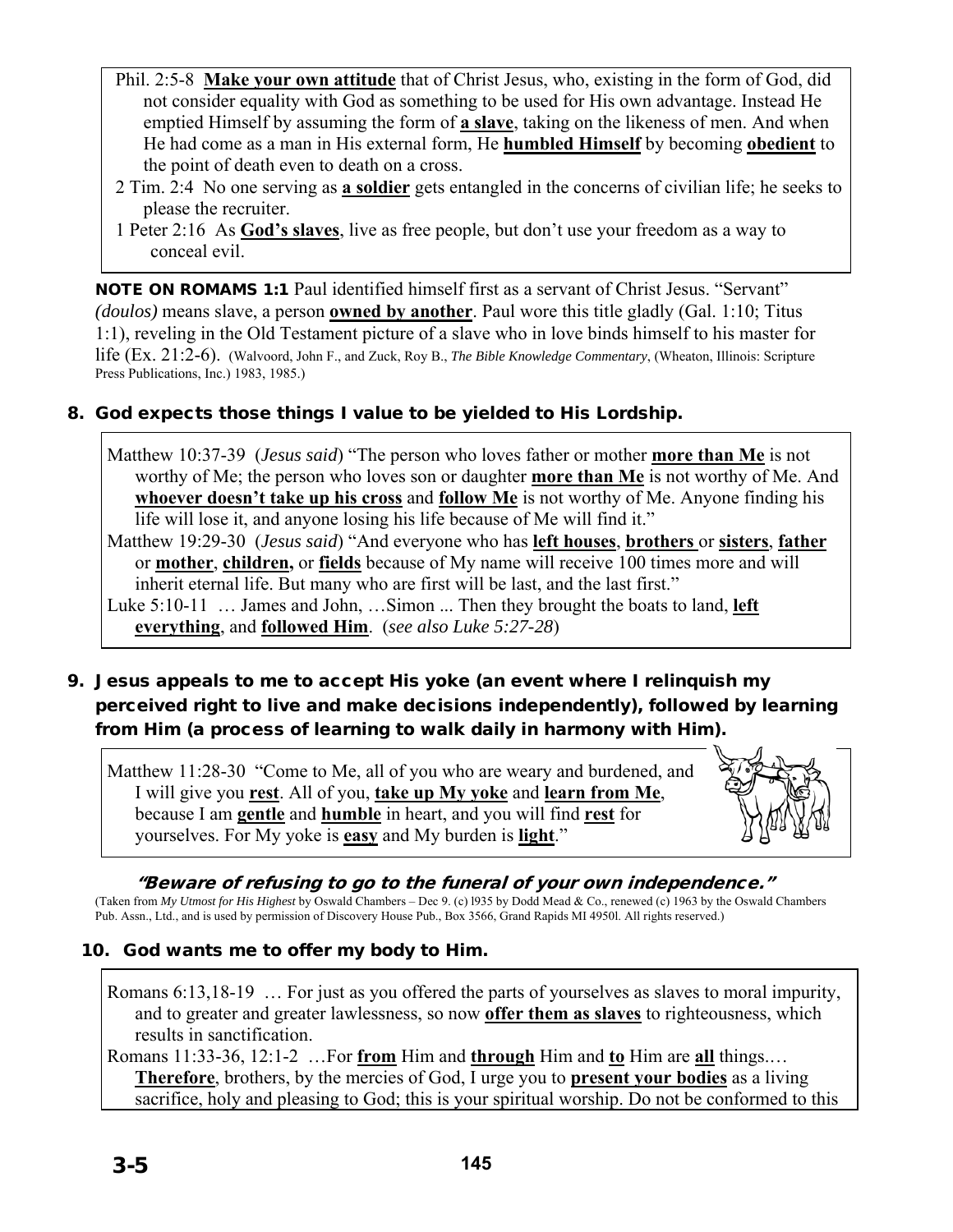age, but **be transformed** by the renewing of **your mind**, so that you may discern what is the good, pleasing, and perfect will of God.

### 11. God has to be more important than my very life.

- Luke 14:26-33 (*Jesus said*) "If anyone comes to Me and does not hate his own father and mother, wife and children, brothers and sisters—yes, and **even his own life**—he cannot be My disciple. Whoever does not bear his own cross and come after Me **cannot** be My disciple. … In the same way, therefore, **every one of you who does not say good-bye to all his possessions cannot be My disciple**."
- Luke 9:23-24 Then He said to them all, "If anyone wants to come with Me, he must **deny himself**, **take up his cross** daily, and **follow Me**. For whoever wants to save his life will lose it, but whoever **loses his life because of Me** will save it."
- John 12:24-26 (*Jesus said*) "I assure you: Unless a grain of wheat falls to the ground and **dies**, it remains by itself. But **if it dies**, it produces a large crop. The one who loves his life will lose it, and the one who **hates his life in this world** will keep it for eternal life. If anyone serves Me, **he must follow Me**. Where I am, there My servant also will be;…"
- Acts 20:24 "(*Paul*) But **I count my life of no value to myself**, so that I may finish my course and the ministry I received from the Lord Jesus, to testify to the gospel of God's grace."
- Acts 21:13 …Then Paul replied, "… For **I am ready** not only **to be bound** but also **to die** in Jerusalem for the name of the Lord Jesus."
- Rev. 12:11 They conquered him by the blood of the Lamb and by the word of their testimony, for they **did not love their lives** in the face of death.

**NOTE ON LUKE 14:26-33** The stress here is on the priority of love (cf. Matt. 10:37. The person who loves father or mother **more than** Me is not worthy of Me; the person who loves son or daughter **more than** Me is not worthy of Me).

One's loyalty to Jesus must come before his loyalty to his family or even to life itself. Indeed, those who did follow Jesus against their families' desires were probably thought of as hating their families. (Walvoord, John F., and Zuck, Roy B., *The Bible Knowledge Commentary*, (Wheaton, Illinois: Scripture Press Publications, Inc.) 1983, 1985.)

# If God loves me, can only do what is in my best interest, and never makes mistakes, what would be a logical reason for not embracing Him as Master?

When it's clearly explained, I will view Lordship as "good news," as evidence of God's love for me.

Unfortunately, many older believers who have never had Lordship clearly explained to them, upon hearing it, tend to perceive it as "bad news," equating it to "bondage."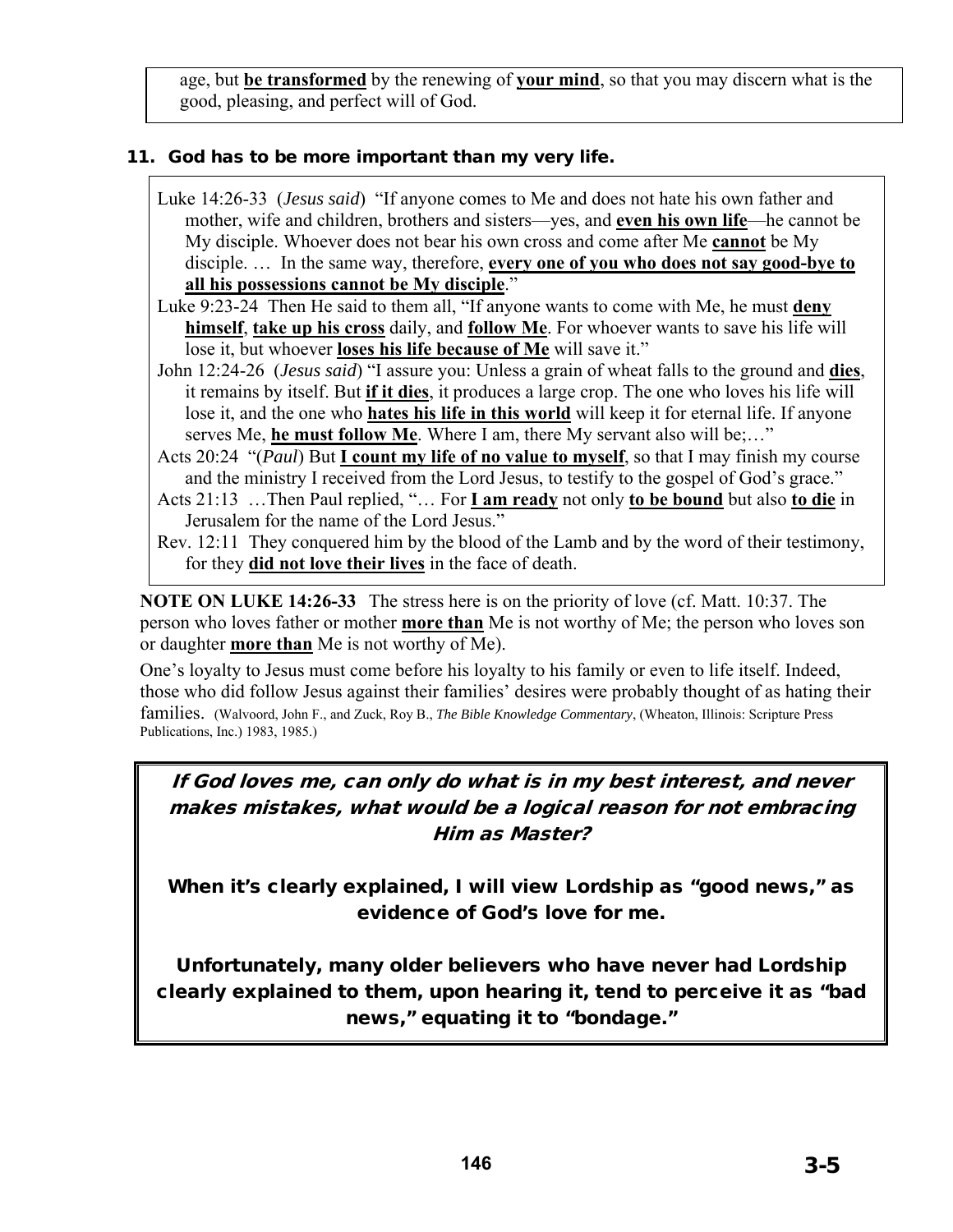### 12. ILLUSTRATIONS AND TERMINOLOGY THAT DESCRIBE LORDSHIP.

#### a. Relinquishing my independence - as in a wedding ceremony (Marriage "Covenant").

Marriage consists of an **event** (a wedding ceremony), followed by a daily ongoing **process**. The **wedding ceremony** represents a relinquishment of my right to make independent decisions, in favor of being joined (yoked) with another. The **marriage process** is designed to be a growing relationship, learning to live and walk in harmony with a spouse. This process represents the manner in which I learn to live and walk in harmony with the Holy Spirit.

Eph. 5:32 This **mystery** is profound, but I am talking about **Christ and the church**.

#### b. Entering His rest (as pictured in the O.T. Israelites).

At the burning bush, God laid out to Moses His original purpose for the Israelites.

Ex. 3:7-8 Then the LORD said, "I have observed the misery of My people in Egypt,… I have come down to rescue them **from** the power of the Egyptians and to bring them from that land **to** a good and spacious land, a land flowing with milk and honey,…

The **1st group** was unwilling to accept God's plan. (Num. 13:1-2, 23-33, 14:1-11, 19-24)

The **2nd group** was willing to entrust themselves into God's care. (Josh. 21:44-45, 23:14)

**Warning for me**: Rom. 15:4 For whatever was written in the past was written **for our instruction**, so that we may have hope through endurance and through the encouragement from the Scriptures. (see also Heb. 4:9-11)

#### c. A wild mustang.

A wild mustang could be used to depict Lordship - The goal is to end up with an animal that is



**available**, **trained** and **useful** to its owner (Master). But **first** the mustang's **will** (his resistance to another's authority) must be broken. Upon acceptance of another's authority over it, the mustang is not yet considered to be the least bit trained, or useful. However, it now has a **mindset** (disposition, attitude) that will allow it to **begin** the **process** of being trained (transformed), which will over time produce an animal that is useful to its owner. Until the **will** (mindset, disposition) is changed the animal can never be trained.

Psa. 32:9 **Do not be like a horse or mule**, without understanding, that must be controlled with bit and bridle or else it will not come near you.

#### d. Car illustration

Imagine an auto which could represent my life. I am sitting in the driver's seat, while Jesus sits in the passenger seat. Because God allows me to hold the steering wheel, I may erroneously conclude that God is simply seated at my side, ready to help whenever **I determine** I have a need. Hence the bumper sticker, "*God is my co-Pilot*". Even though I may acknowledge that Jesus is holding the "title" to the auto, there is a fear of relinquishing control of the steering wheel.

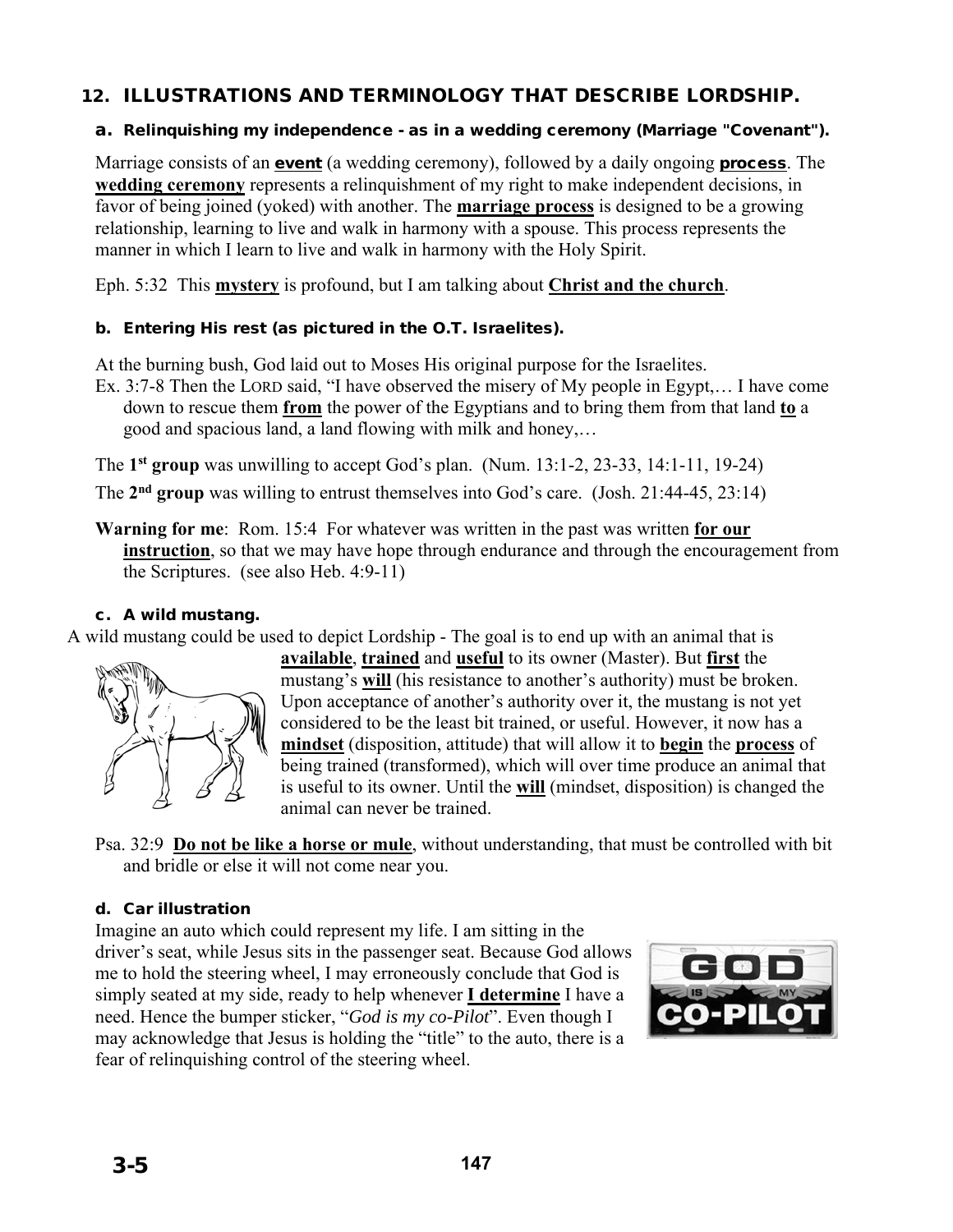The Lord doesn't want to be in my life as a co-Pilot, He wants to be in charge and direct the course of my life. "Lordship" is really an issue of "control", and it is sad that so many believers are unwilling to let God have control of the steering wheel, because they're afraid of where He might take them. If given control, God will always do what is in my best interest. God wants me to learn to keep my hands on the steering wheel, while actively and voluntarily relying on the Lord to provide directions.

#### e. Illustration of Two Doors

#### What do I as a believer have to face when I look at the future?

Shortly after becoming a Christian I come to a fork in the road where I see a door, through which I can visualize the future. I see goals and material belongings that would seem to satisfy my needs and desires in this life, at least based on my previous experience. Those goals and material belongings don't appear to be unacceptably evil. In fact I've seen many Christians seeking after the same things. Using my God-given skills and intellect, those things appear to be obtainable, especially now that I can count on God to assist me when needed.

#### **It seems reasonable that if God delivered me from unhappiness when He saved me, my happiness would now be one of His priorities.**

But wait, I see through another door. It is as though there is a sign beyond the entrance with a message from Jesus saying, "Come follow Me, I have a better plan prepared for you." He seems to want me to trust Him alone to give me fulfillment and satisfaction in this life and beyond. He seems to be telling me that the things I've seen through the other door only give temporary satisfaction for this life, but what He has prepared for me has eternal value.

Since I can't visualize anything He seems to be promising, how does He expect me to make a sensible evaluation? Does He really expect me to just trust Him on blind faith? That doesn't seem very reasonable since I'm just a new Christian and don't have much faith yet. Maybe further along I'll understand better, when I have more faith.

# 13. My Life Can Be Categorized Into Three Areas

| Wisdom /<br>Knowledge | Strength / Might /<br><b>Beauty</b>       | Wealth /<br>Possessions/<br>Power                      |
|-----------------------|-------------------------------------------|--------------------------------------------------------|
|                       |                                           |                                                        |
|                       | the purpose of producing dissatisfaction. | Advertisements typically target these three areas with |

There are **THREE AREAS** over which His Lordship needs to be considered; over my **possessions**; over my **body**; and over my **understanding**. Why three areas? Because a failure to yield to His authority over these three areas can keep me from going on to maturity in Christ to bear eternal fruit.

Luke 8:14 As for the seed that fell among thorns, these are the ones who, when they have heard, go on their way and are choked with **worries**, **riches**, and **pleasures of life**, and produce **no mature fruit**. (*Matthew 13:22 … unfruitful.*)